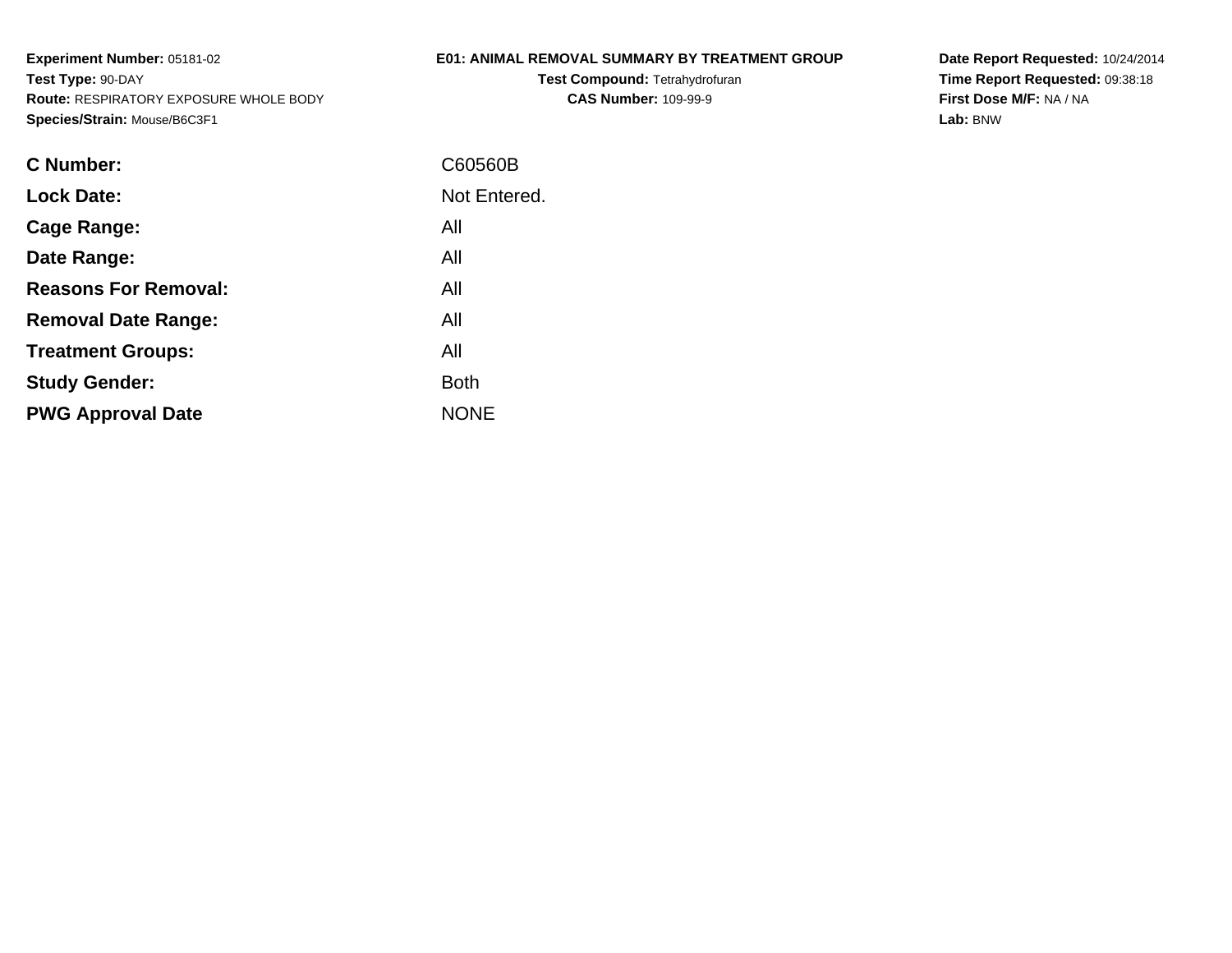## **E01: ANIMAL REMOVAL SUMMARY BY TREATMENT GROUP**

**Test Compound:** Tetrahydrofuran**CAS Number:** 109-99-9

|                  | <b>MALE</b>                         |                         |                                     |
|------------------|-------------------------------------|-------------------------|-------------------------------------|
| <b>TREATMENT</b> | <b>Moribund</b><br><b>Sacrifice</b> | <b>Natural</b><br>Death | <b>Terminal</b><br><b>Sacrifice</b> |
| CONTROL          | 0                                   | 0                       | 10                                  |
| 66 PPM           | 0                                   | $\mathbf 0$             | 10                                  |
| 200 PPM          | 0                                   | 0                       | 10                                  |
| 600 PPM          | 0                                   | 0                       | 10                                  |
| 1800 PPM         | 0                                   | 0                       | 10                                  |
| 5000 PPM         |                                     | ົ                       |                                     |
| <b>TOTAL</b>     |                                     | ີ                       | 57                                  |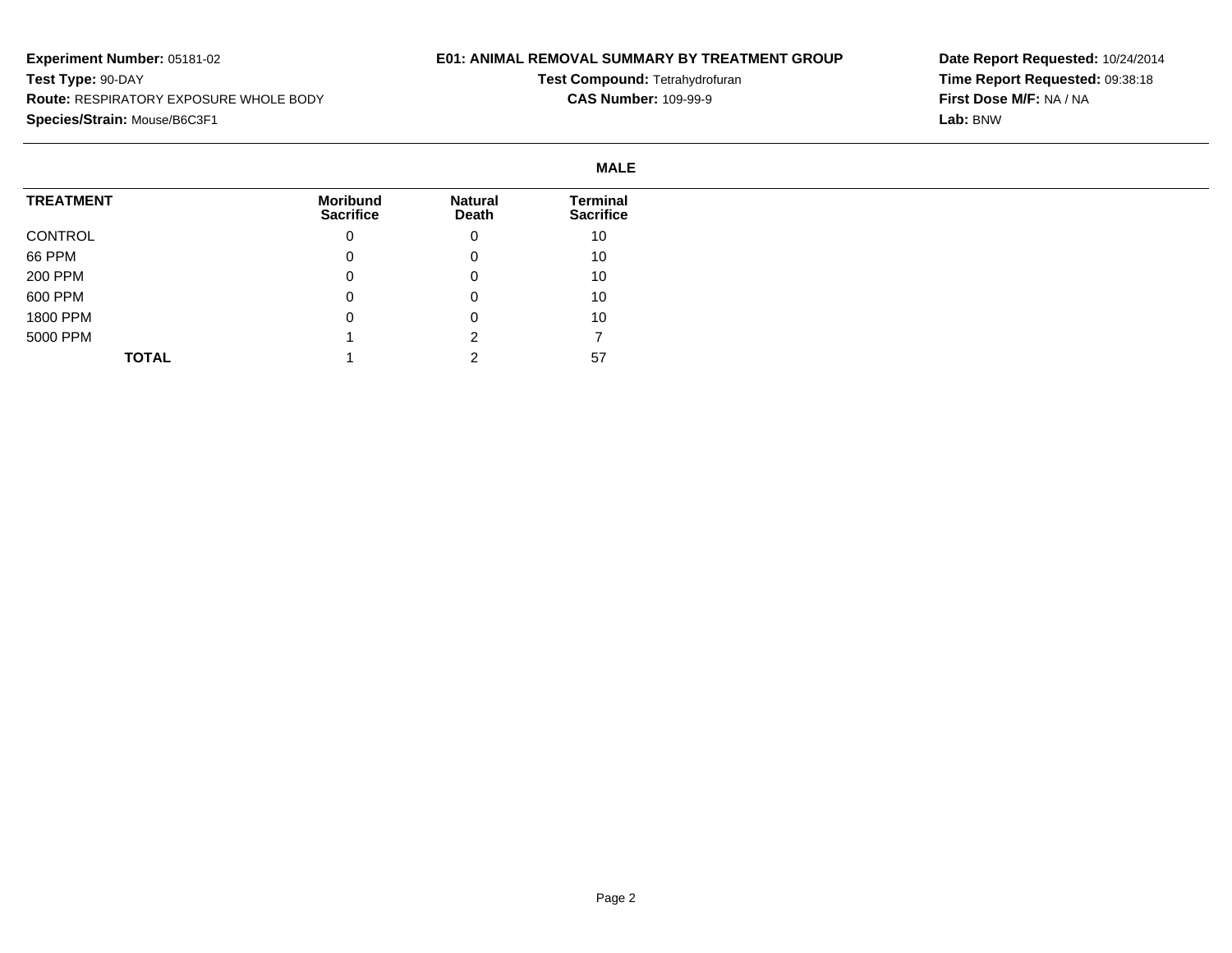### **E01: ANIMAL REMOVAL SUMMARY BY TREATMENT GROUP**

**Test Compound:** Tetrahydrofuran**CAS Number:** 109-99-9

\*\*\*END OF MALE DATA\*\*\*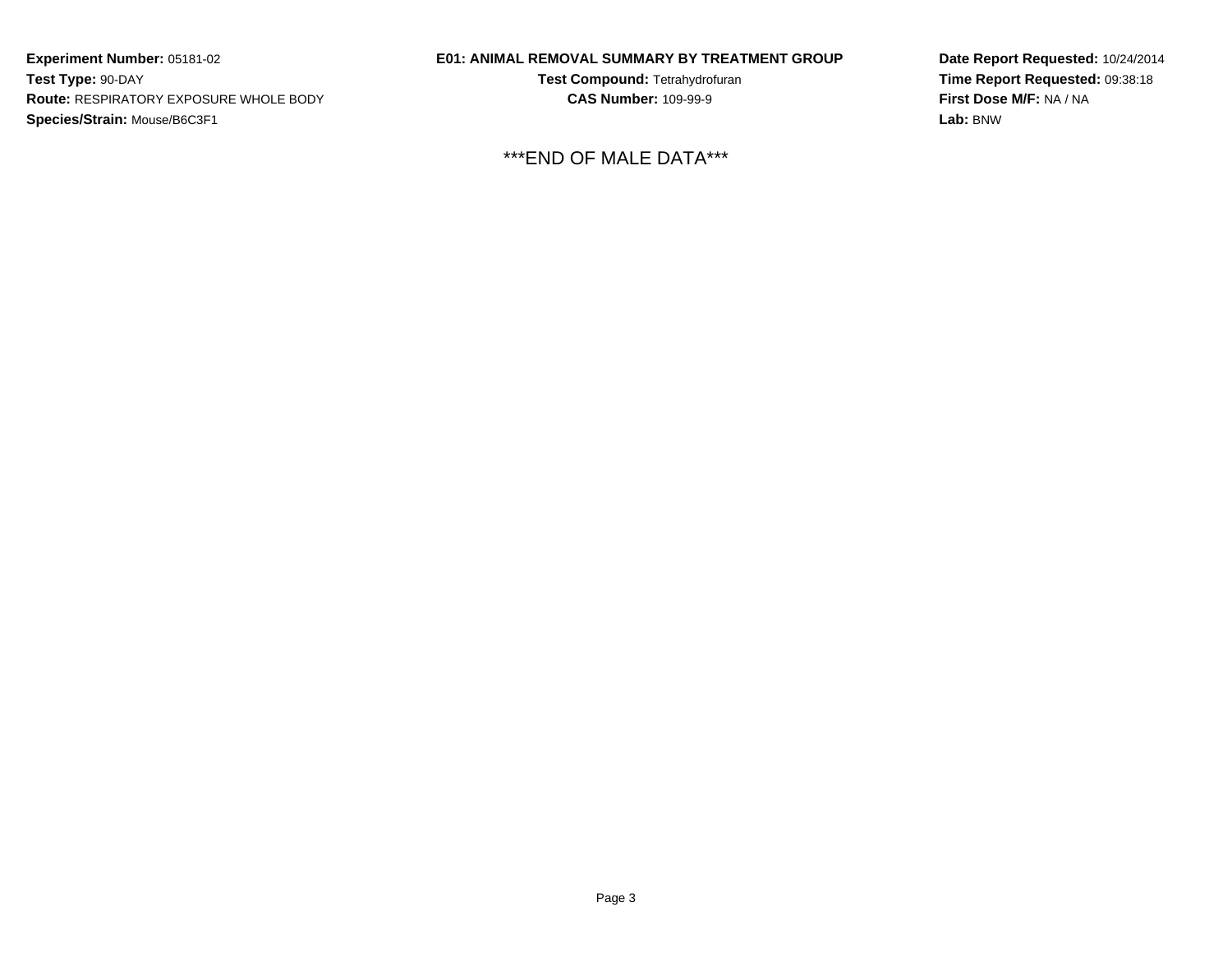## **E01: ANIMAL REMOVAL SUMMARY BY TREATMENT GROUP**

**Test Compound:** Tetrahydrofuran**CAS Number:** 109-99-9

|                  | <b>FEMALE</b>                       |                         |                                     |
|------------------|-------------------------------------|-------------------------|-------------------------------------|
| <b>TREATMENT</b> | <b>Moribund</b><br><b>Sacrifice</b> | <b>Natural</b><br>Death | <b>Terminal</b><br><b>Sacrifice</b> |
| CONTROL          | 0                                   | 0                       | 10                                  |
| 66 PPM           | U                                   | 0                       | 10                                  |
| 200 PPM          | 0                                   | 0                       | 10                                  |
| 600 PPM          | 0                                   | 0                       | 10                                  |
| 1800 PPM         | $\sqrt{2}$<br>U                     | 0                       | 10                                  |
| 5000 PPM         | 0                                   | 0                       | 10                                  |
| <b>TOTAL</b>     | U                                   | 0                       | 60                                  |